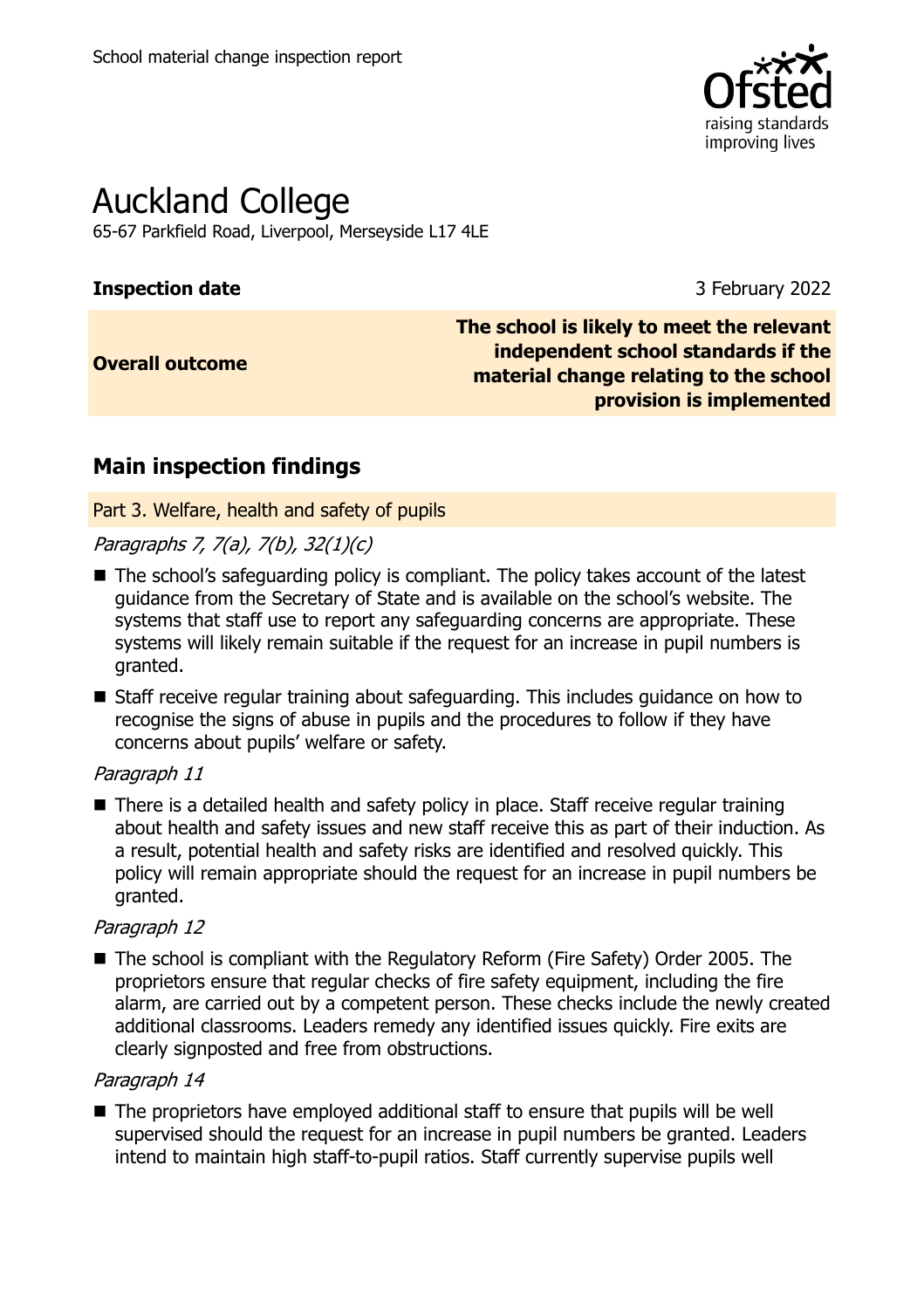

during class and social times. The number of staff will ensure the suitable supervision of pupils if the request for an increase in pupil numbers is granted.

### Paragraph 16, 16(a), 16(b)

- The proprietors have ensured that a detailed risk assessment policy is in place. Leaders have completed suitable risk assessments for a variety of situations. For example, when pupils travel to and from, and are in attendance at, a local leisure centre for their physical education (PE) lessons. This includes when pupils use the showers.
- The independent school standards (the standards) in this part are likely to be met.

#### Part 4. Suitability of staff, supply staff, and proprietors

#### Paragraphs 17, 18(2)–18(2)(e), 18(3)

- Leaders ensure that the required checks on the suitability of staff are completed. Any new staff appointed will undergo the required checks before they start working at the school.
- The proprietors have suitably trained staff in place who ensure that safer recruitment procedures are in place when appointing staff.

#### Paragraph 19(2)–19(2)(d)(ii), 19(3)

■ Leaders employ supply staff from reputable agencies. They ensure that the required checks are in place before supply staff work at the school.

#### Paragraphs 20(6)–20(6)(c), 21(1)–21(7)(b)

- Leaders have a secure understanding of the checks that need to be carried out. This includes checks under section 128 of the Education and Skills Act 2008 to ensure that leaders of the school are suitable to manage a school.
- Leaders have ensured that the single central record is compliant. The proprietors regularly check that this remains the case.
- $\blacksquare$  The standards in this part are likely to be met.

Part 5. Premises of and accommodation at schools

#### Paragraph 23(1), 23(1)(a), 23(1)(b), 23(1)(c)

- The proprietors have created new classrooms which will accommodate additional pupils. Leaders have thought carefully about where current pupils learn. This has ensured that there is space in the existing classrooms to facilitate the proposed increase in pupil numbers.
- Toilet facilities are suitable for the proposed increase in the numbers of pupils. The new classrooms house additional toilets. Hot and cold water is available for handwashing. This does not pose a scalding risk. Toilets are for the sole use of pupils, and each cubicle can be locked from the inside.
- Leaders have ensured that a suitable risk assessment is in place when pupils travel for PE off site. These facilities are housed in a local sports centre, with appropriate shower facilities. This will remain appropriate if the request for an increase in pupil numbers is granted.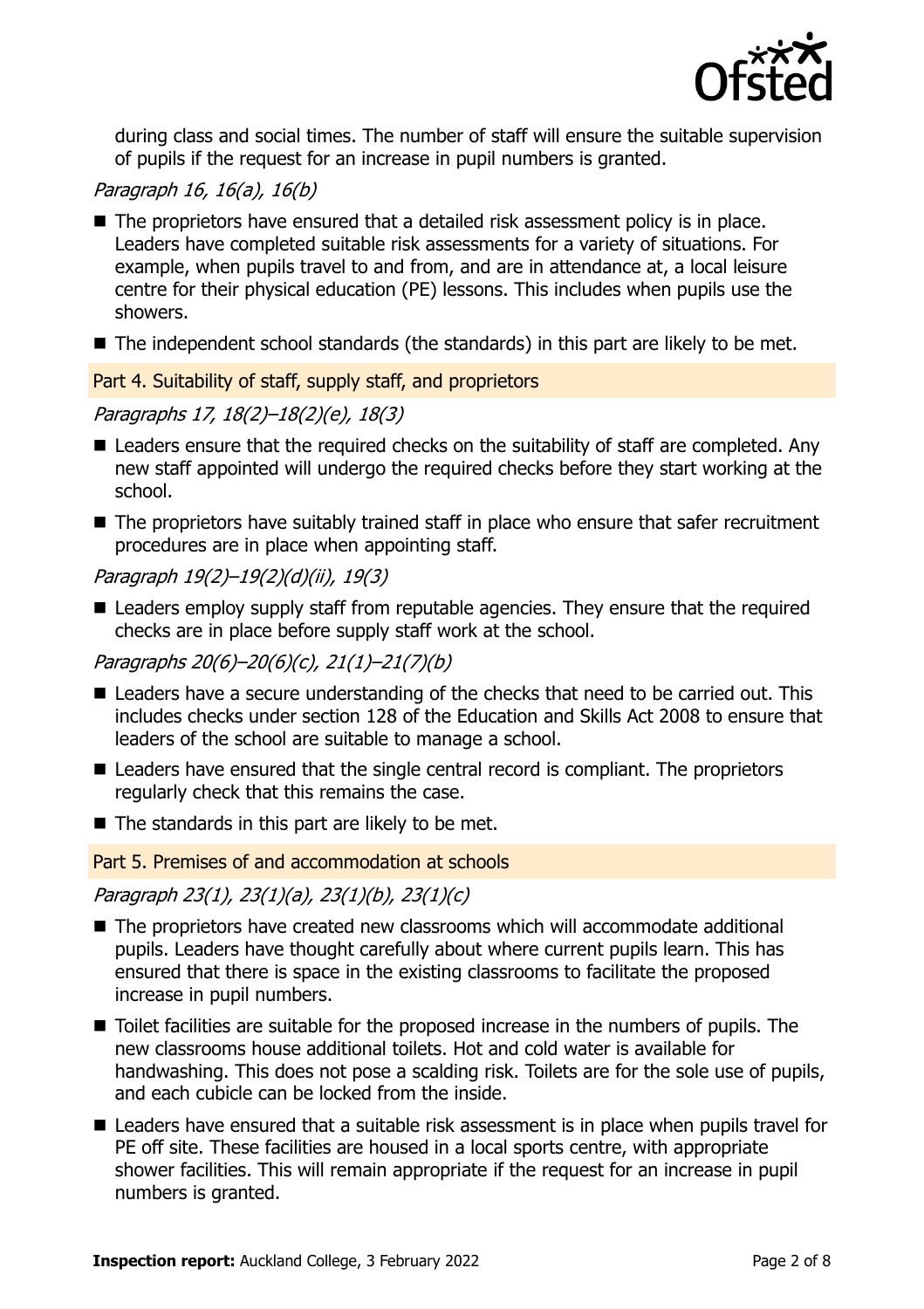

## Paragraph 24(1), 24(1)(a), 24(1)(b)

■ The medical room is appropriately equipped and close to a toilet. This toilet has a sink with running hot and cold water.

#### Paragraph 25

■ The proprietors ensure that regular checks are carried out on the building and equipment. Any defects are quickly fixed by the site management team or a competent contractor.

#### Paragraph 26

■ The proprietors have ensured that all areas provide acoustic conditions that are suitable for their intended use.

### Paragraph 27, 27(a), 27(b)

■ Classrooms and other areas have suitable lighting. External lighting is provided to ensure that people can enter and exit the building safely.

Paragraph 28(1), 28(1)(a), 28(1)(b), 28(1)(c), 28(1)(d), 28(2), 28(2)(a), 28(2)(b)

■ Drinking water is clearly labelled and is available for pupils throughout the building. Handwashing facilities are available and do not pose a scalding risk. This includes in the new classrooms.

### Paragraph 29(1), 29(1)(a), 29(1)(b)

- There is sufficient outside space for pupils to play safely. Leaders have ensured that a playtime rota system is in place. This means that the space will be suitable if the proposed increase in pupil numbers is accepted.
- $\blacksquare$  The standards in this part are likely to be met.

Part 8. Quality of leadership in and management of schools

#### Paragraph 34(1), 34(1)(a), 34(1)(b), 34(1)(c)

- The proprietors have a detailed knowledge and understanding of the independent school standards They have thought carefully about the proposed increase in pupil numbers. The proprietors have detailed plans in place to ensure that this increase in pupil numbers will not adversely affect the safety, welfare or education of pupils. They regularly check leaders' work to ensure that the standards are met consistently.
- The proprietors have ensured that all the standards checked during this inspection are likely to be met if the proposed increase in pupil numbers is granted.
- $\blacksquare$  The standards in this part are likely to be met.

#### Schedule 10 of the Equality Act 2010

■ The school has an appropriate accessibility plan in place. As a result, the requirements under Schedule 10 of the Equality Act 2010 are likely to be met.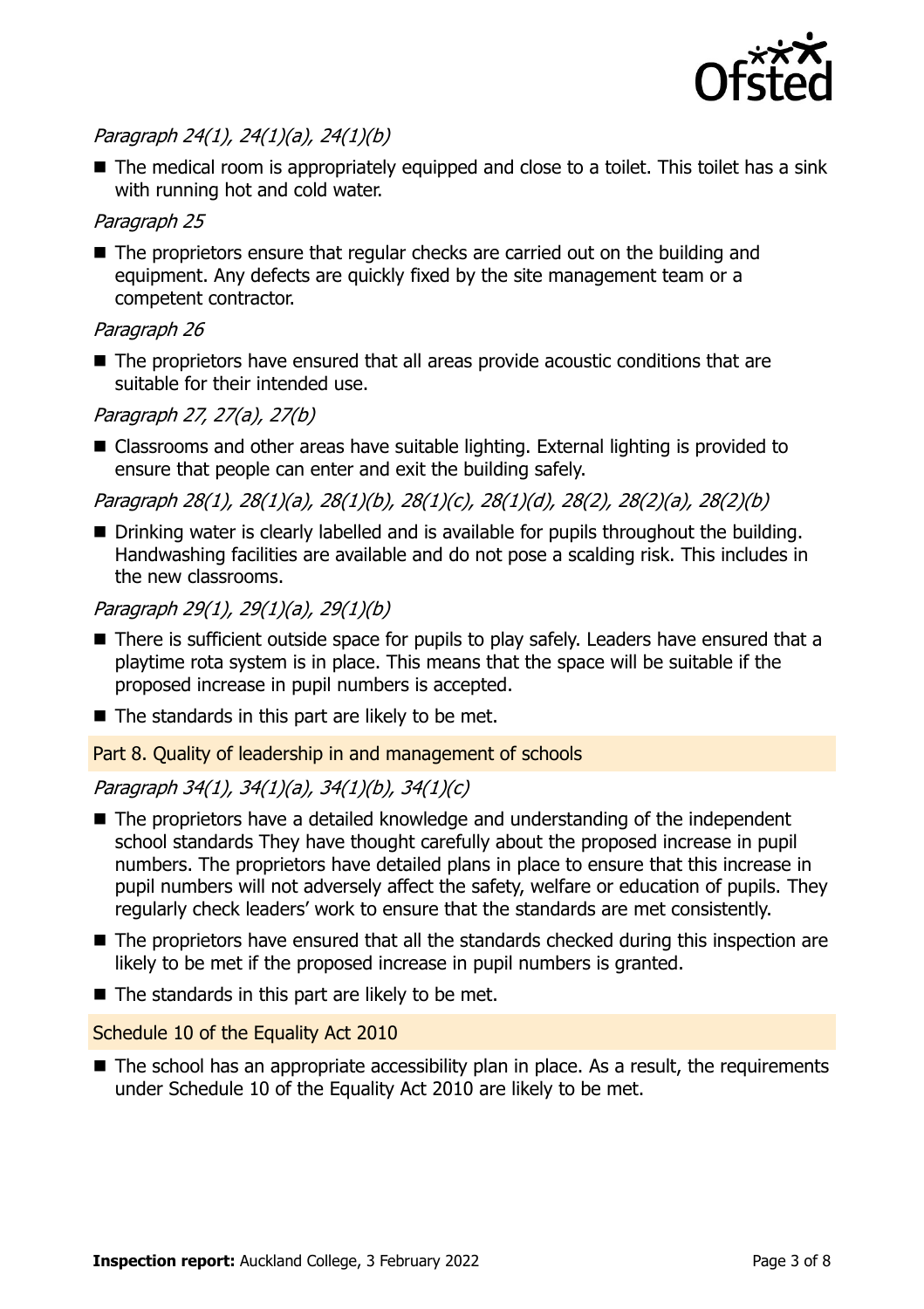

## **Compliance with regulatory requirements**

The school is likely to meet the requirements of the schedule to the Education (Independent School Standards) Regulations 2014 ('the independent school standards') and associated requirements that are relevant to the material change.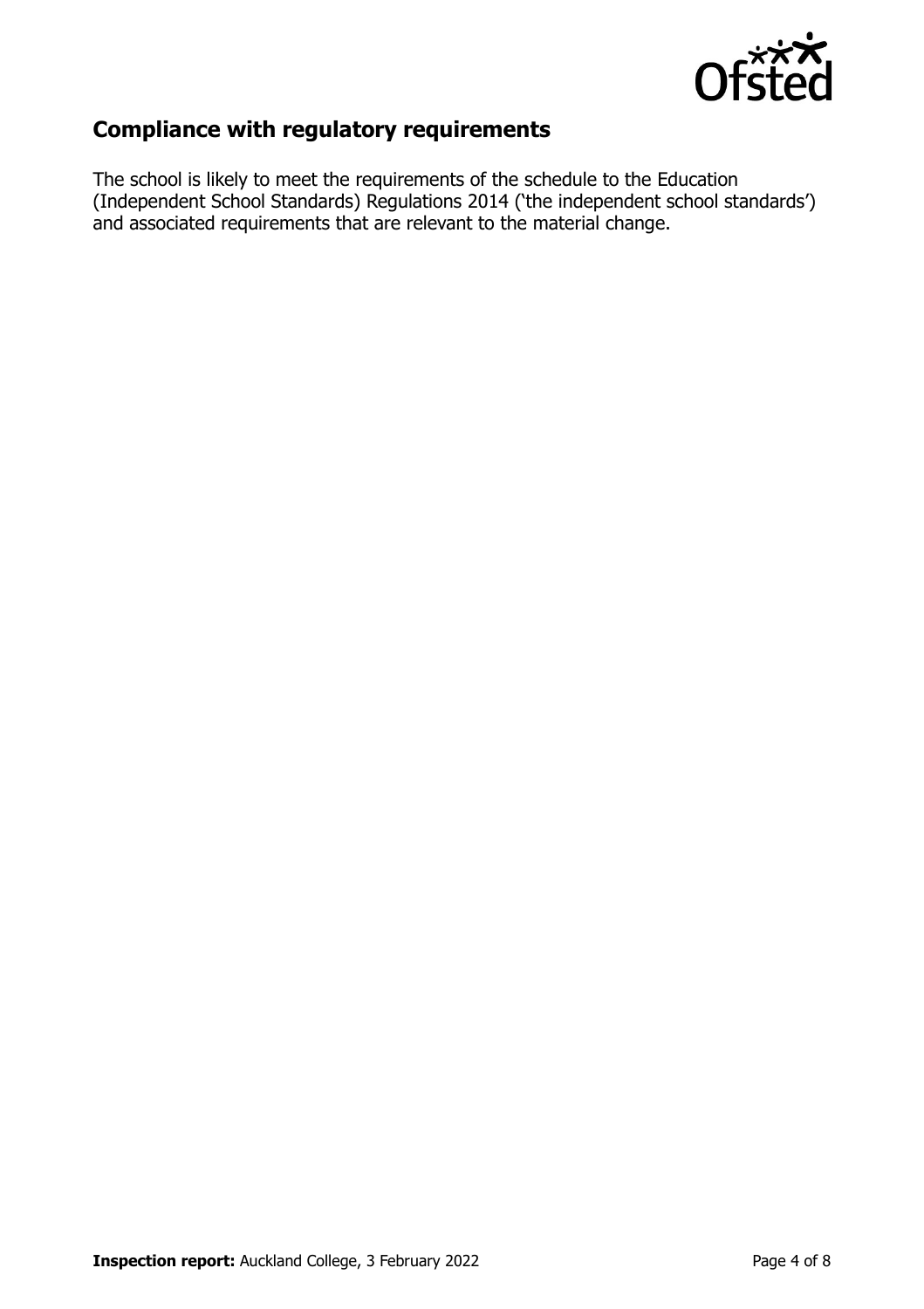

## **School details**

| Unique reference number | 132119   |
|-------------------------|----------|
| DfE registration number | 341/6046 |
| Inspection number       | 10217266 |

This inspection was carried out under section 162(4) of the Education Act 2002, the purpose of which is to advise the Secretary of State for Education about the school's likely compliance with the independent school standards relevant to the material change that the school has applied to make.

| Type of school                       | Other independent school                |
|--------------------------------------|-----------------------------------------|
| <b>School status</b>                 | Independent school                      |
| <b>Proprietors</b>                   | Anthony Akaraonye and Gillian Akaraonye |
| <b>Headteacher</b>                   | Stephanie Boyd                          |
| Annual fees (day pupils)             | £5,180 to £8,000                        |
| Telephone number                     | 0151 7270083                            |
| <b>Website</b>                       | www.aucklandcollege.com                 |
| <b>Email address</b>                 | info@aucklandcollege.com                |
| Date of previous standard inspection | 30 April to 2 May 2019                  |

#### **Pupils**

|                                        | <b>School's current School's</b><br>position | proposal | Inspector's<br>recommendation |
|----------------------------------------|----------------------------------------------|----------|-------------------------------|
| Age range of pupils                    | 3 to 16                                      | 3 to 16  | 3 to 16                       |
| Number of pupils on the<br>school roll | 374                                          | 380      | 380                           |

#### **Pupils**

|                                                        | School's current position School's proposal |       |
|--------------------------------------------------------|---------------------------------------------|-------|
| <b>Gender of pupils</b>                                | Mixed                                       | Mixed |
| Number of full-time pupils<br>of compulsory school age | 313                                         | 380   |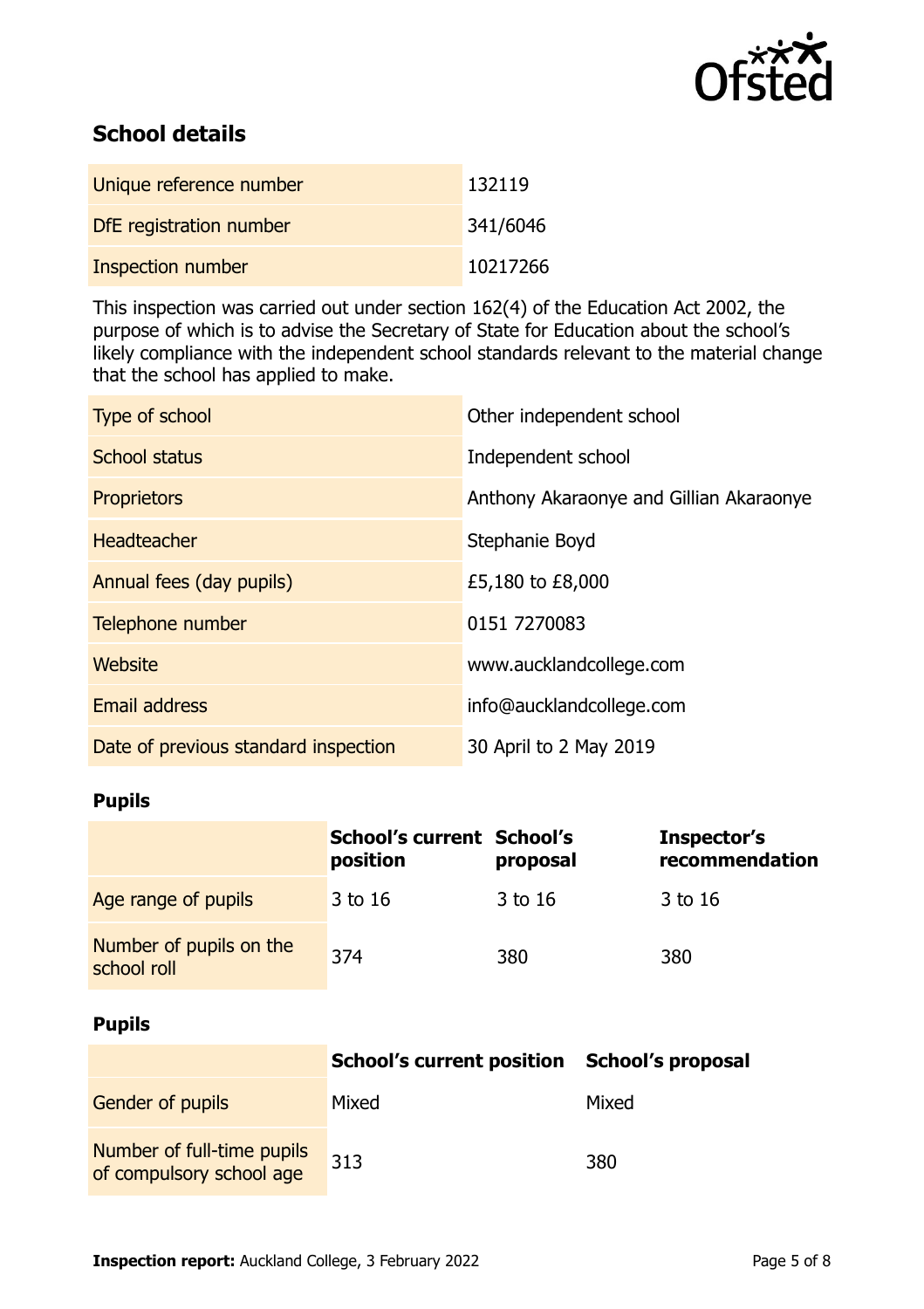

| Number of part-time pupils 2                                                                              |              | As required |
|-----------------------------------------------------------------------------------------------------------|--------------|-------------|
| Number of pupils with<br>special educational needs<br>and/or disabilities                                 | 51           | As required |
| Of which, number of pupils<br>with an education, health<br>and care plan                                  | $\mathbf{1}$ | As required |
| Of which, number of pupils<br>paid for by a local authority<br>with an education, health<br>and care plan |              | As required |

#### **Staff**

|                                                  | <b>School's current position</b> | <b>School's proposal</b> |
|--------------------------------------------------|----------------------------------|--------------------------|
| Number of full-time<br>equivalent teaching staff | 24                               | 24                       |
| Number of part-time<br>teaching staff            | 5                                | 5                        |
| Number of staff in the<br>welfare provision      | 19                               | 19                       |

#### **Information about this school**

- At the time of the inspection, the school was operating beyond its registration relating to the total number of pupils on roll.
- The school does not currently make use of any alternative provision.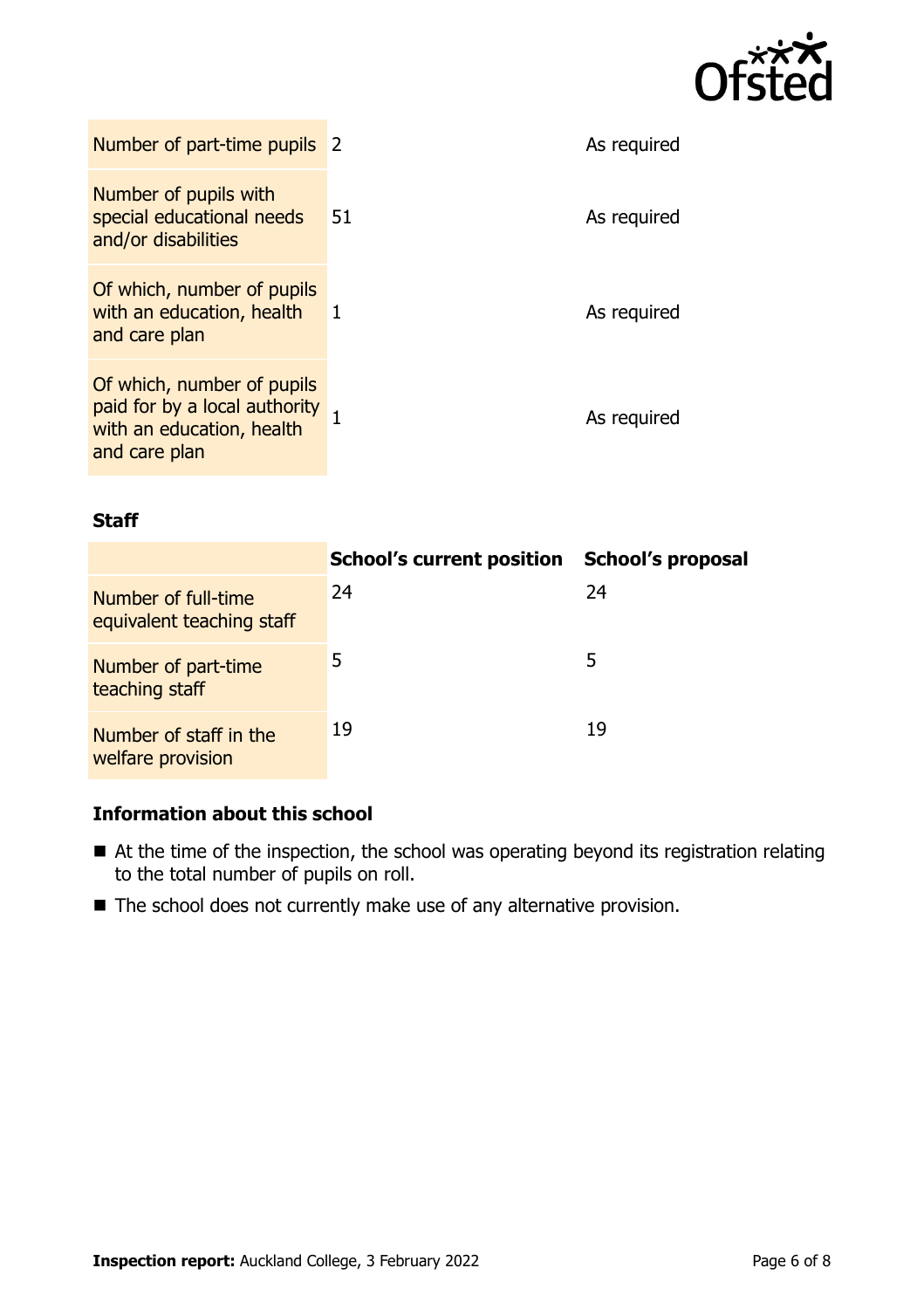

## **Information about this inspection**

- The material change inspection was commissioned by the Department for Education because the school made a request to register an increase in the number of pupils on roll from 245 to 380.
- The inspector spoke to the proprietors, the headteacher and other senior leaders. He discussed with leaders how they intend to meet the standards, as outlined in the material change inspection.
- The inspector looked at a wide range of documents and policies relating to pupils' health and well-being and the school's safeguarding policy.
- The inspector made a tour of the school site to consider the safety of the site and how appropriate it is for the proposed change. This included visiting the new classrooms.
- This was the first material change inspection in respect of the requested change.

#### **Inspection team**

Adam Sproston, lead inspector **Her Majesty's Inspector**